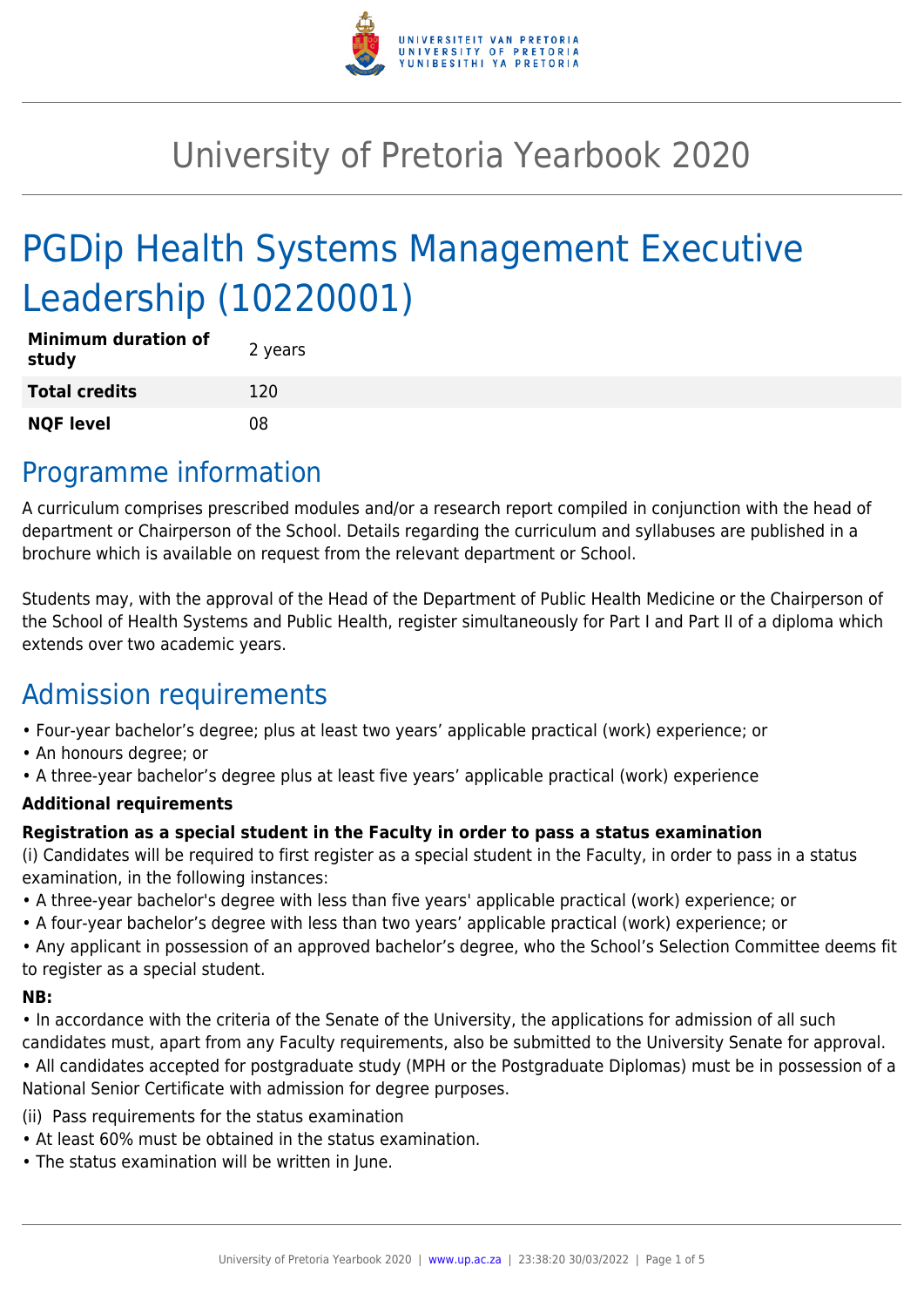

(iii) The application of a student who has passed the status examination must be submitted to the Senate of the University for approval. Successful students may then enrol for the degree programme in the following academic year.

#### **Other selection criteria** (Each on a scale of one to five.)

- Academic merit
- National/International need for public health
- Under-represented groups in public health
- Public health related employment
- Track record e.g. employment, academic, community building, etc.

# Additional requirements

#### **Registration as a special student in the Faculty in order to pass a status examination**

- i. Candidates will be required to first register as a special student in the Faculty, in order to pass in a status examination, in the following instances:
- A three-year bachelor's degree with less than five years' applicable practical (work) experience; or
- A four-year bachelor's degree with less than two years' applicable practical (work) experience; or
- Any applicant in possession of an approved bachelor's degree, who the School's Selection Committee deems fit to register as a special student.

#### **NB**:

In accordance with the criteria of the Senate of the University, the applications for admission of all such candidates must, apart from any Faculty requirements, also be submitted to the University Senate for approval. All candidates accepted for postgraduate study (MPH or the Postgraduate Diplomas) must be in possession of a National Senior Certificate with admission for degree purposes.

#### ii. **Pass requirements for the status examination**

- At least 60% must be obtained in the status examination.
- The status examination will be written in June.
- iii. The application of a student who has passed the status examination must be submitted to the Senate of the University for approval. Successful students may then enrol for the degree programme in the following academic year.

#### **Other selection criteria**

(Each on a scale of one to five.)

- Academic merit
- National/International need for public health
- Under-represented groups in public health
- Public health related employment
- Track record e.g. employment, academic, community-building, etc.

## Examinations and pass requirements

Students must attend all lectures and practical classes to the satisfaction of the head of department or the Chairperson of the School before they will be admitted to the examinations. Written, oral and/or practical examinations must be passed in all the modules. All diploma programme summative assessments will be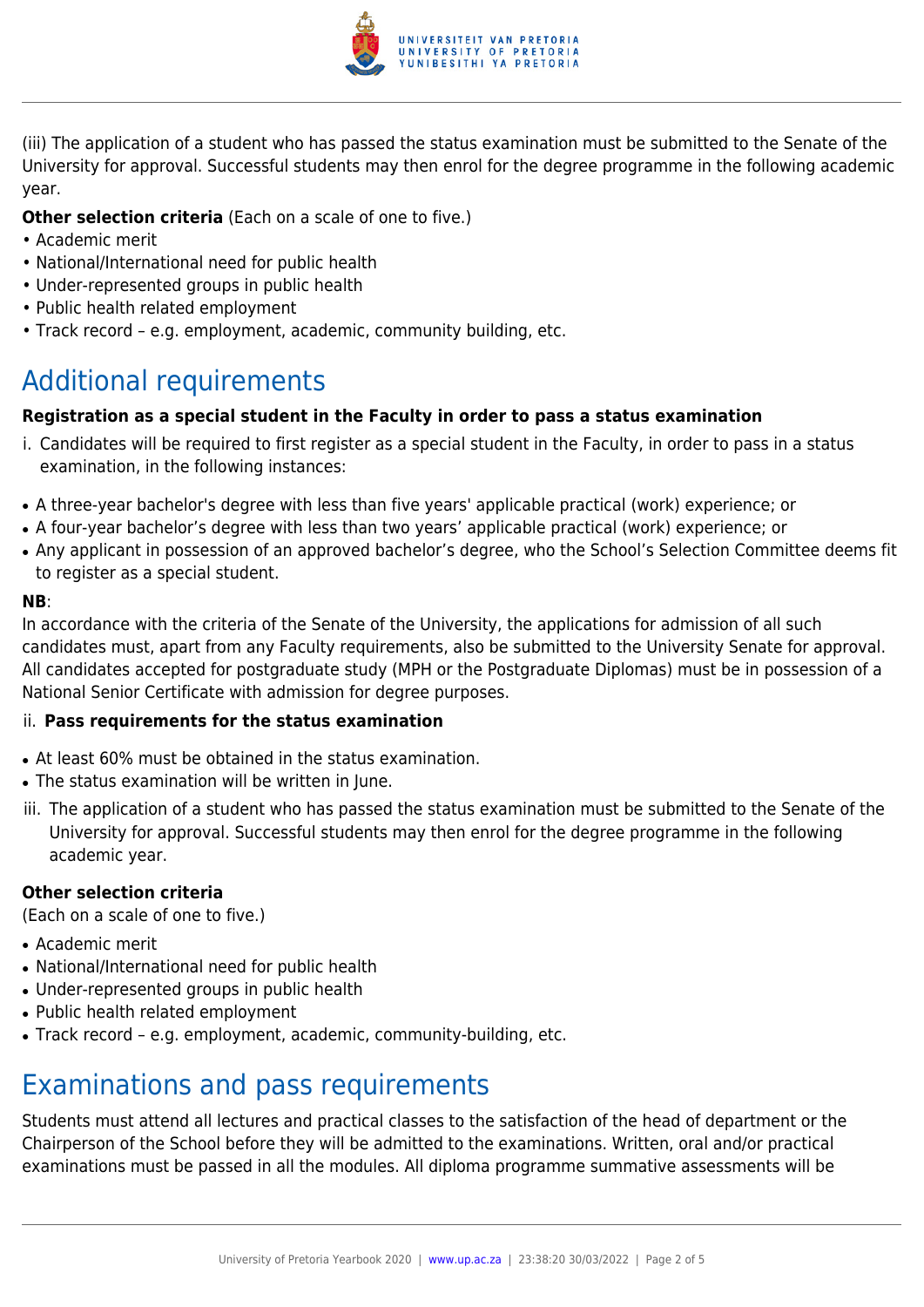

externally moderated.

The minimum pass mark for prescribed modules and the summative assessment is 50%.

Only with the approval of the Chairperson of the School, on the recommendation of the relevant head of department, will a student be allowed to continue his or her studies after having failed two modules (or the same module twice).

A second examination in a module (including the diploma-specific summative assessment) is arranged in conjunction with the relevant head of department.

## Pass with distinction

A diploma is awarded with distinction to a student who has obtained a mark of at least 75% for the externally moderated assessment component as well as a simple (unweighted) average of at least 75% of all the marks for the other required modules for the relevant diploma; excluding PHM 870 Learning in public health 870.

# General information

### **Concurrent registration for two study programmes**

- i. In accordance with the stipulations of the General Regulations, which is mutatis mutandis applicable in the case of postgraduate diploma study, the permission of the Dean is required for concurrent registration, subject to the regulations applicable to the fields of study in question and to any other stipulations the Dean may prescribe. Such a concession may be withdrawn by the Dean if the student does not perform satisfactorily – all assignments and coursework must be completed on time. Concurrent registration will not be accepted as a reason for poor performance or not meeting deadlines for both study programmes.
- ii. In the case of registering concurrently for two study programmes in the School of Health Systems and Public Health and elsewhere, students must obtain the written consent of both the coordinator of their current programme and the coordinator of the second programme (or the track co-ordinator in the case of the MPH), and submit it with a substantiating letter to the School's Academic Programme Committee, for recommendation by the Chairperson of the School, after which the application is submitted to the Dean for approval.
- iii. The School of Health Systems and Public Health states that concurrent registration for two study programmes is a privilege and not a right.
- iv. Concurrent registration must be applied for annually and is granted based on academic performance in the primary degree/diploma programme. If the current field of study is a master's degree, then the second field of study can be a postgraduate diploma.
- v. If the current field of study is a postgraduate diploma, then the second field of study can be another postgraduate diploma.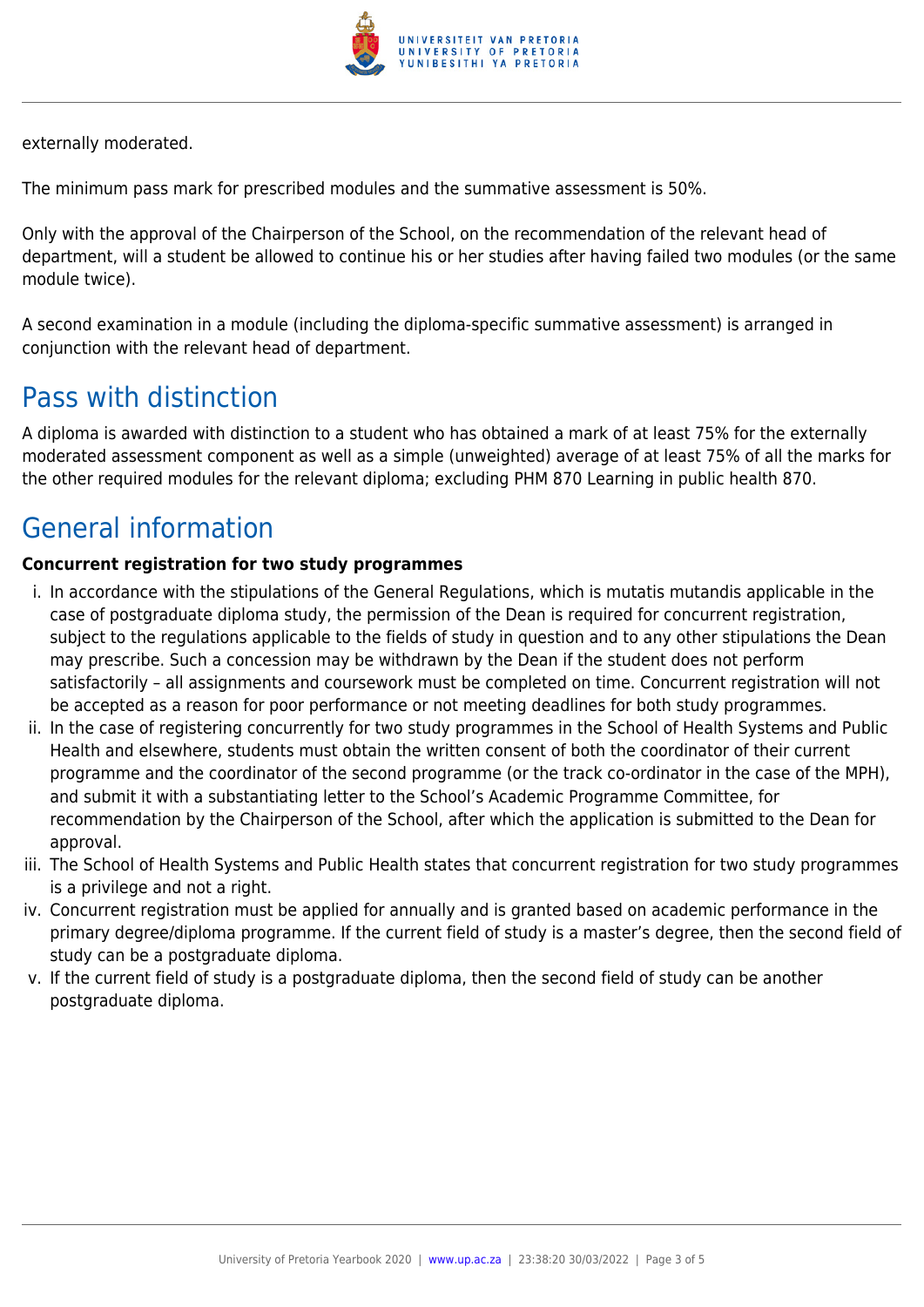

## Curriculum: Year 1

### **Minimum credits: 120**

### **Core modules**

[Research report 772](https://www.up.ac.za/yearbooks/2020/modules/view/AHM 772) (AHM 772) - Credits: 30.00

[Complex problem-solving and negotiating, coherence and coordination 771](https://www.up.ac.za/yearbooks/2020/modules/view/CCC 771) (CCC 771) - Credits: 10.00

[Ethics and values in healthcare, organisational behaviour change and strategy in health 771](https://www.up.ac.za/yearbooks/2020/modules/view/EOC 771) (EOC 771) - Credits: 10.00

[Health system and transformation policy \(political analysis, strategy and finance options\) 771](https://www.up.ac.za/yearbooks/2020/modules/view/HPF 771) (HPF 771) - Credits: 10.00

[Health systems re-engineering including public sector centralisation and decentralisation 771](https://www.up.ac.za/yearbooks/2020/modules/view/HSR 771) (HSR 771) - Credits: 10.00

[Executive leadership in health \(including responsible leadership\) 771](https://www.up.ac.za/yearbooks/2020/modules/view/LHE 771) (LHE 771) - Credits: 10.00 [Learning in public health 778](https://www.up.ac.za/yearbooks/2020/modules/view/PHM 778) (PHM 778) - Credits: 5.00

### **Elective modules**

[Strategic human resources and management performance 772](https://www.up.ac.za/yearbooks/2020/modules/view/HRM 772) (HRM 772) - Credits: 10.00 [Health informatics, monitoring and evaluation 772](https://www.up.ac.za/yearbooks/2020/modules/view/MEH 772) (MEH 772) - Credits: 10.00 [Policy practice seminar 771](https://www.up.ac.za/yearbooks/2020/modules/view/PPS 771) (PPS 771) - Credits: 5.00 [Implementation of quality improvement modalities \(strategies\) in the health system 772](https://www.up.ac.za/yearbooks/2020/modules/view/QIM 772) (QIM 772) - Credits: 10.00

[Strategic financial management in health 771](https://www.up.ac.za/yearbooks/2020/modules/view/SFM 771) (SFM 771) - Credits: 10.00

[Strategic marketing \(and communication\) in health 771](https://www.up.ac.za/yearbooks/2020/modules/view/SMH 771) (SMH 771) - Credits: 5.00